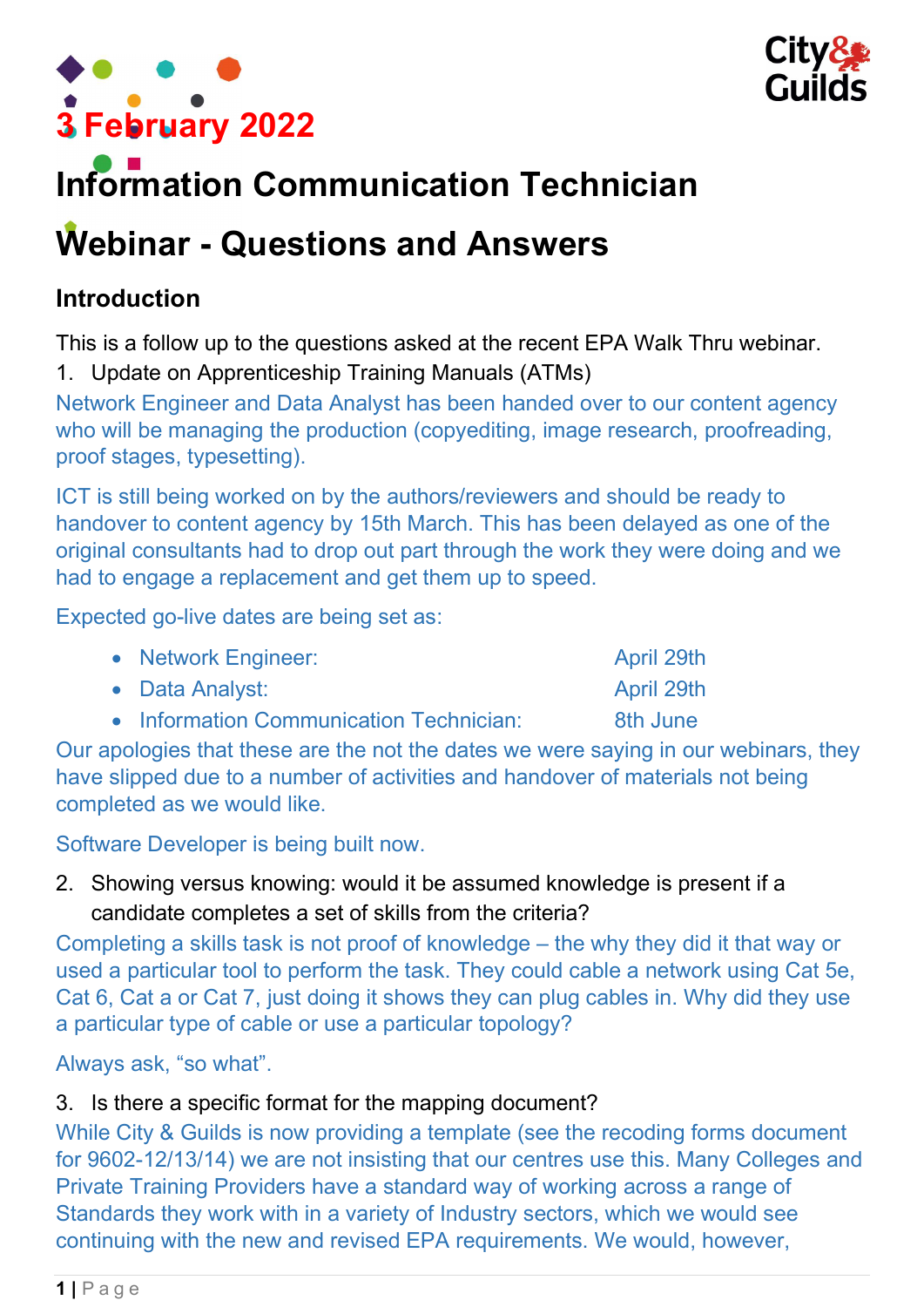



recommend the use of our documents to those who new to delivery of these products or digital apprenticeship Standards.

### 4. Is there a limit to the size of each of the 5 documents?

There is not a particular limit, but it is important to make sure that this is still a Showcase of their best work and not just loads of bits of work to try and make sure all Knowledge, Skills and Behaviours have been met.

In addition, to much can bury some excellent work that may get missed when they IEPA looks through their portfolio.

5. The restrictions on videos, does this imply that previously accepted material needs to be rejected now, if they're videos?

If you are working on the original Digital Standards then you will be putting your apprentices through the original Assessment Plan and nothing will have changed.

For the new/revised Standards, video is still an acceptable form of evidence though the Employer Group are saying there should be a time cap on them – 10 minutes. This will work in:

- Portfolio: showing the apprentice carrying out an activity and if the portfolio is themed, then there may be more than one clip
- Project: the video will can be part of the Project Report or as an appendix item that is referred to in the body of the report.
- 6. If the employer/manager does not fully grasp the EPA process or the KSBs, are we allowed to guide and suggest the project?

Yes, it is important that you work with/guide the employer around suitable projects, as you need to be confident that the evidence that will be produced for the Project Report will cover the KSBs for this assessment method.

7. If we are unsure on whether a project will be acceptable by C&G, will there be a mechanism where we can get feedback and confirmation from C&G?

City & Guilds has provided guidance and some example projects to help with determining whether a project is or is not suitable. However, the Technical Adviser is willing to take a look at a proposal as long as there is some indication of what evidence is expected and how it will cover the KSBs.

The Technical Adviser can not work from a project title and is not in a position to provide any indication of grading that might be achieved from doing a particular activity.

8. Is the 5 pieces of work on the new standard the same as the old standard? This is a new standard and the Outcomes (knowledge, skills, behaviours – KSBs) are different. Previous Standard talked about Projects (3 being the ideal), but City & Guilds understand that ICT apprentices may not work on projects and what we are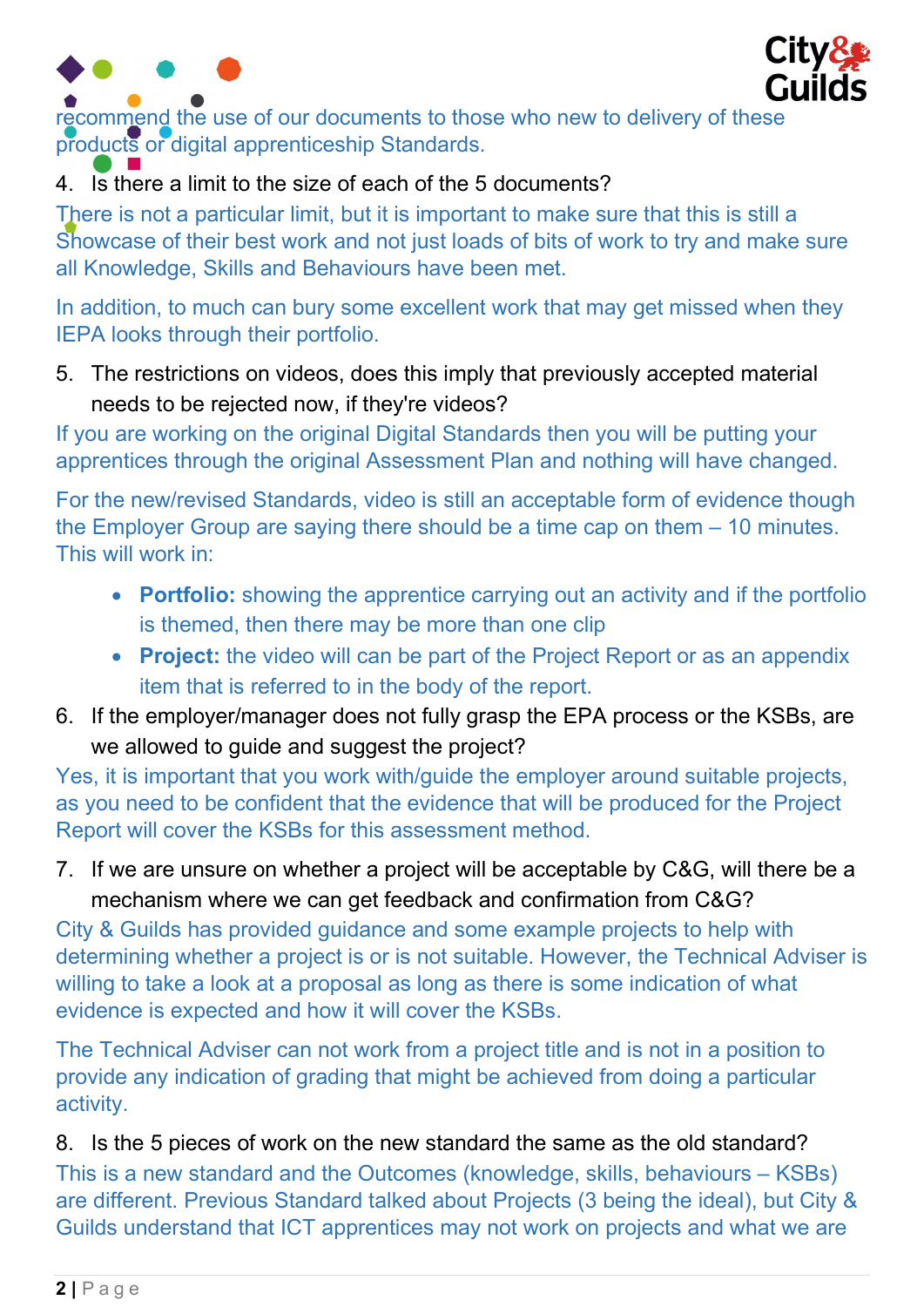

looking for is how they have performed skills, used their knowledge learnt from you and their employer to undertake those activities and the way they work with colleagues or customers.

It is why we are suggesting themes – we did for the Infrastructure Technician also – as someone doing upgrades for several clients does not have document everyone of those, but using the theme "Hardware Upgrades for Clients" they could use the STARR approach to tell us about it:

- S My manger made responsible for carrying out a number of hardware upgrades for several of our clients
- **T** This involved me doing the following whatever the upgrades were this is how I planned my work schedule, this is the resources I need and the people involved. If they had a backup plan, great could put that here or in **Reflection**
- A Take us through one of the upgrades screenshots with narrative, video of work showing the apprentice doing the work and narrating what they are doing
- R At the end of this work di it go well and get the desired result for the client  $$ a brief mention of one of the others that may not have gone well if they like
- R Would you handle this the same way again? Yes, need to know why. No, so what would you do? Did you have to have a Plan B and that is what you would do in future?
- 9. Can the number of portfolio pieces exceed 5 on either the new or old standard? is 5 the minimum on both?

5 pieces of evidence is not a minimum. For the original digital Standards there was not limit other than the suggestion that 3 projects would seem suitable, but City & Guilds did receive/does receive more than that from apprentices.

The new Standard the 5 is meant to be a typical maximum, but if it went to 6 or 7 in order to make sure the KSBs were covered then we will not be penalising you or the apprentice. Again, this is meant to be a showcase and using themes for Standards that do not lend themselves to apprentices working on projects, will help you see where the gaps are as the documents for them are pulled together and hopefully it will keep the submission to the 5 documents.

### 10. Further information needed on the new criteria such as : (S16) Use basic scripting to execute the relevant tasks for example PowerShell, Linux.

For all of the new and revised Standards, we recommend going straight to what is required for a Pass and Distinction (if relevant) for the KSBs for each assessment method rather than just looking at the Duties or the KSB statements.

This will help you build a curriculum, but also show clearly to the apprentice the evidence they need to be looking for in their work and help them, you and the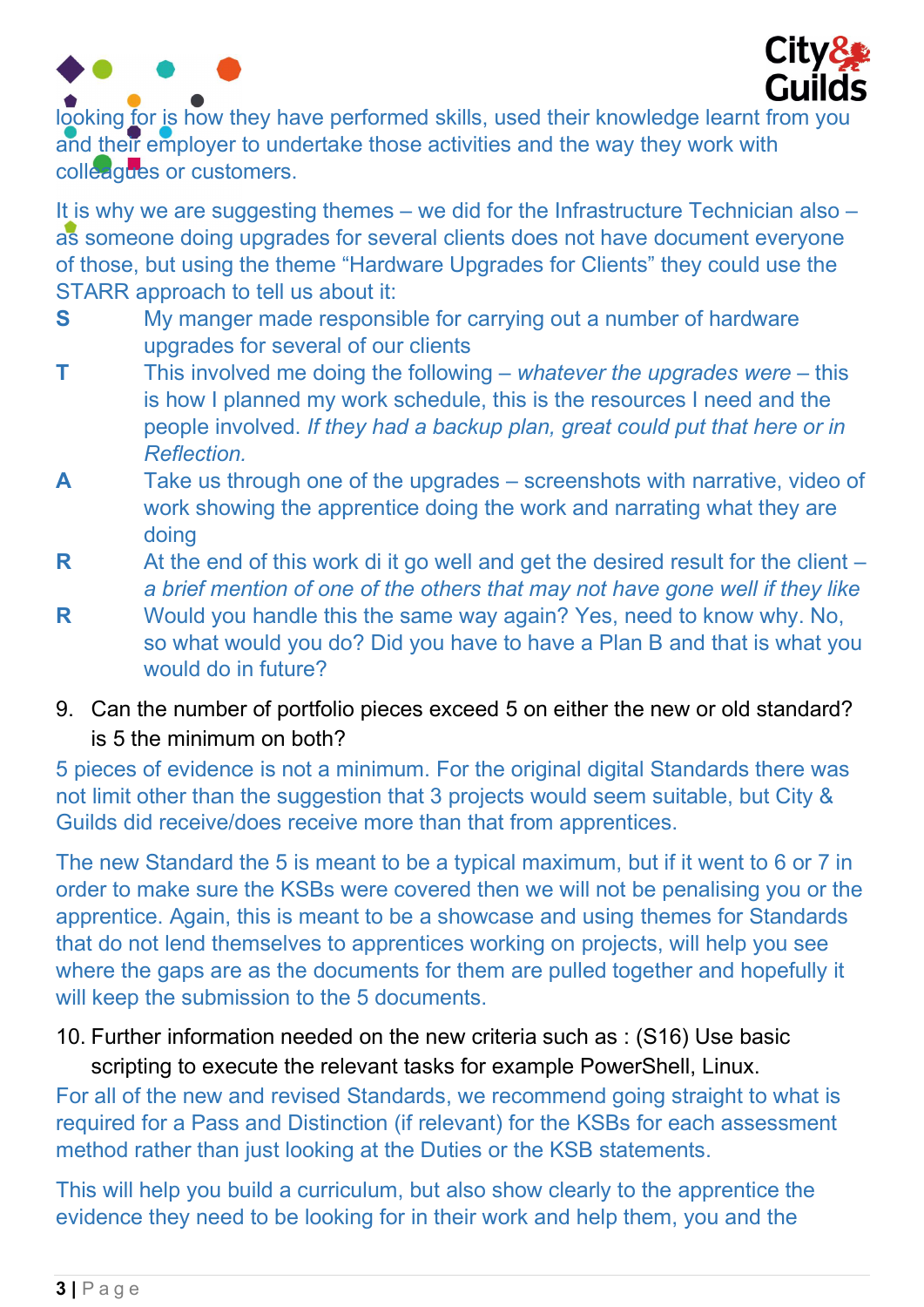



employer to plan what the apprentice needs to do to produce their evidence Portfolio and Project.

The examples in our EPA Guide and Exemplars are just that, if they produce install batch files or similar then this is scripting. Creating automated update checks, creating something that checks number of logins to the system would be performed using some form of script.

#### 11. Is 5 projects/themes per apprentice a limit or a target?

Think of it as a limit, rather than a target. If the apprentice can cover all the KSBs for the Portfolio and Professional Discussion in 2 documents or 3 or even 1, then they do not need to produce more to make up to the 5. As per a previous question, try not to double the amount being submit but an extra 1 or  $2 -$  if required to cover gaps – would be permissible.

#### 12. How do we reference Knowledge?

Apprentices need to show that they have learnt from you or the employer through how they plan what they do or make decisions around the actions they take. E.g.

- If they are testing a network connection, what could they use to do that? Why did they choose they method or tools they did? Benefits? What else could they have used and why didn't they – time, the method chosen was best or only option?
- Developing an application they could show why they chose a particular language or programming methodology. Web developers, why use Drupal or PHP or Java or a combination of tools? Why not just HTML 5?

It is not regurgitating curriculum from the learning programme, it has to and will be about "I learnt/was shown xxxxx and so did xxxxx, because xxxx".

13. Will it be possible to access a recording of this video afterwards? Thank you.

All our webinars are recoded and once uploaded to our website can be found here: http://bit.ly/CGDigitalUpdate.

14. If a video doesn't contain them. Can it be supported with a witness testimony? Witness testimonies can be a valid form of evidence and be used to provide details that may not be immediately obvious in a video. If it is to state that they have used certain knowledge, then we would encourage you to get your apprentices to make sure they are narrating why they are doing something or choosing a particular tool.

#### The Assessment Plan does state:

the apprentice must be in view and identifiable at all times

15. Is there a simulation limit as with the old standard? and should we highlight if it is simulated evidence.

City & Guilds has always recognised that for apprentice of 16/17 years of age that employers will not necessarily let them undertake certain activities unsupervised, if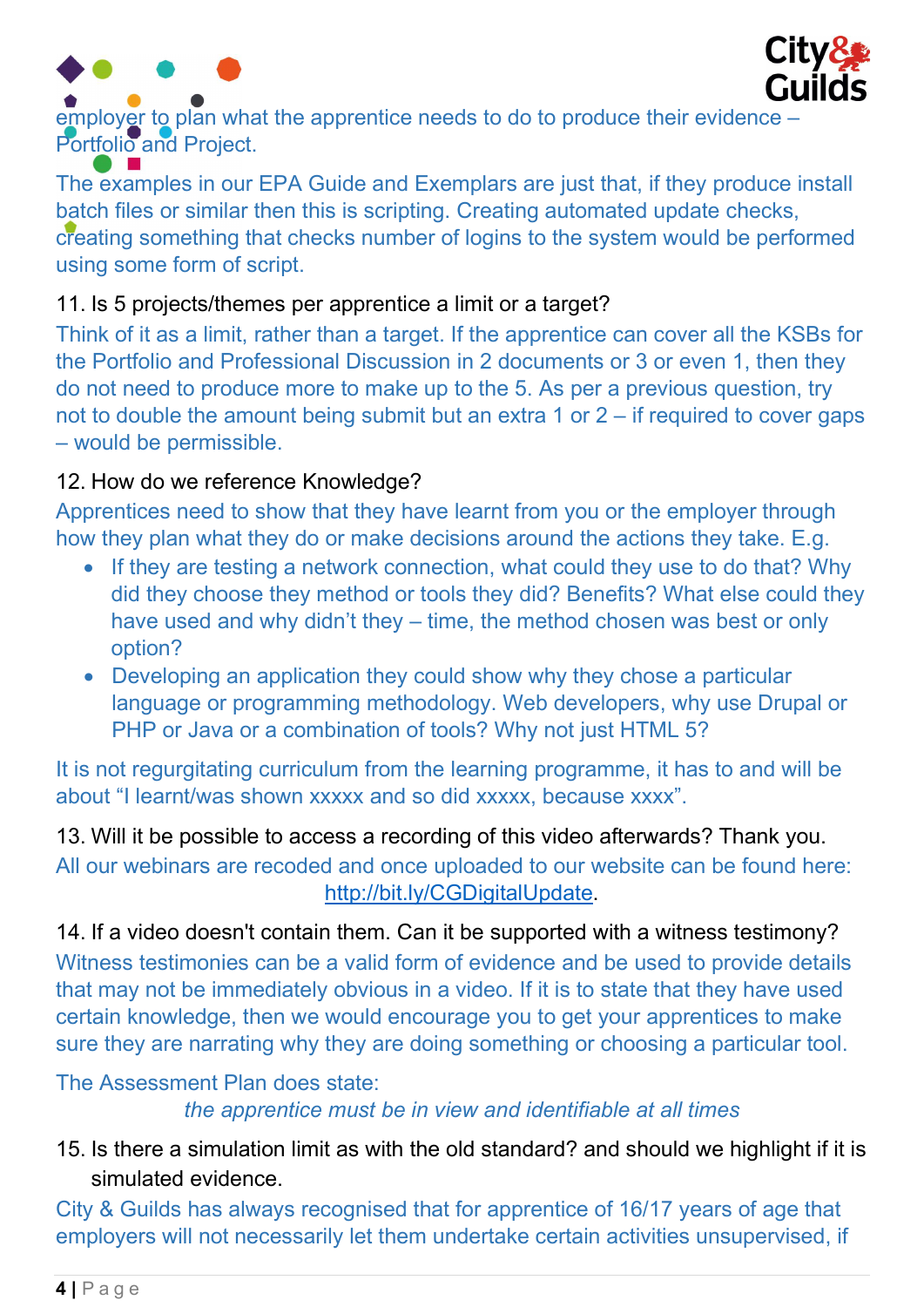

 $a\overline{t}$  all. If there are significant problems – security or confidentiality issues for example – then these should be brought to the attention of the Technical Advisor or Industry Manager, so they can liaise with the Lead Independent Assessor to come up with a suitable plan that will provide the apprentice with the opportunity to achieve the Standard despite these restrictions on their work.

We will still allow around 10% of Real Work Activity, as we have previously, to ensure the apprentice can demonstrate the skills that would then need to be related to their work place and link the knowledge they have learnt with how it would need to be applied if they were allowed to undertake the activity. It should be noted that the showing of skills was done in this method, a statement like this:

I work in the NHS and I am not able to stop our network to do certain checks that are required by the Standard. Here I have shown how they would be done with a simple network set up (talk it through).

This is how it relates to my where I work and these are the plans I would need to put in place, stakeholders I would need to contact and follow up that would be required (talk it through).

16. Presumably, the End Point Assessor will probe answers i.e. "We did ...." - follow up, "So what did you do?"

Faced with an apprentice falling back to "we did" then our assessors will look to pull them back to their role and to get the "I did". If they have to do this a lot, then the time available to do stretch and challenge questions to get them up to a Distinction for the Professional Discussion will be limited.

Preparing your apprentices to talk about themselves is always the best option.

17. How does the project report differ from the themes examples? I.e. are they showcasing the exact steps (screenshots, videos) or is it literarily a write up.

The main difference is this is a single piece of work rather than a gathering together of similar activities. It is something set by the employer that is of benefit to them (using our guidance and your knowledge of evidence required for the KSBs) and is them on their own.

It is expected that they would provide screenshots, videos or other evidence as part of their write-up to show how they have taken the "brief" from the employer and how they planned, tackled the activity and the relevant results/reflections on their work.

The Project Report needs to contain a minimum of:

- an introduction
- the scope of the project (including key performance indicators)
- how the outcomes were achieved
- research and findings
- project outcomes
- conclusions and potential areas for improvement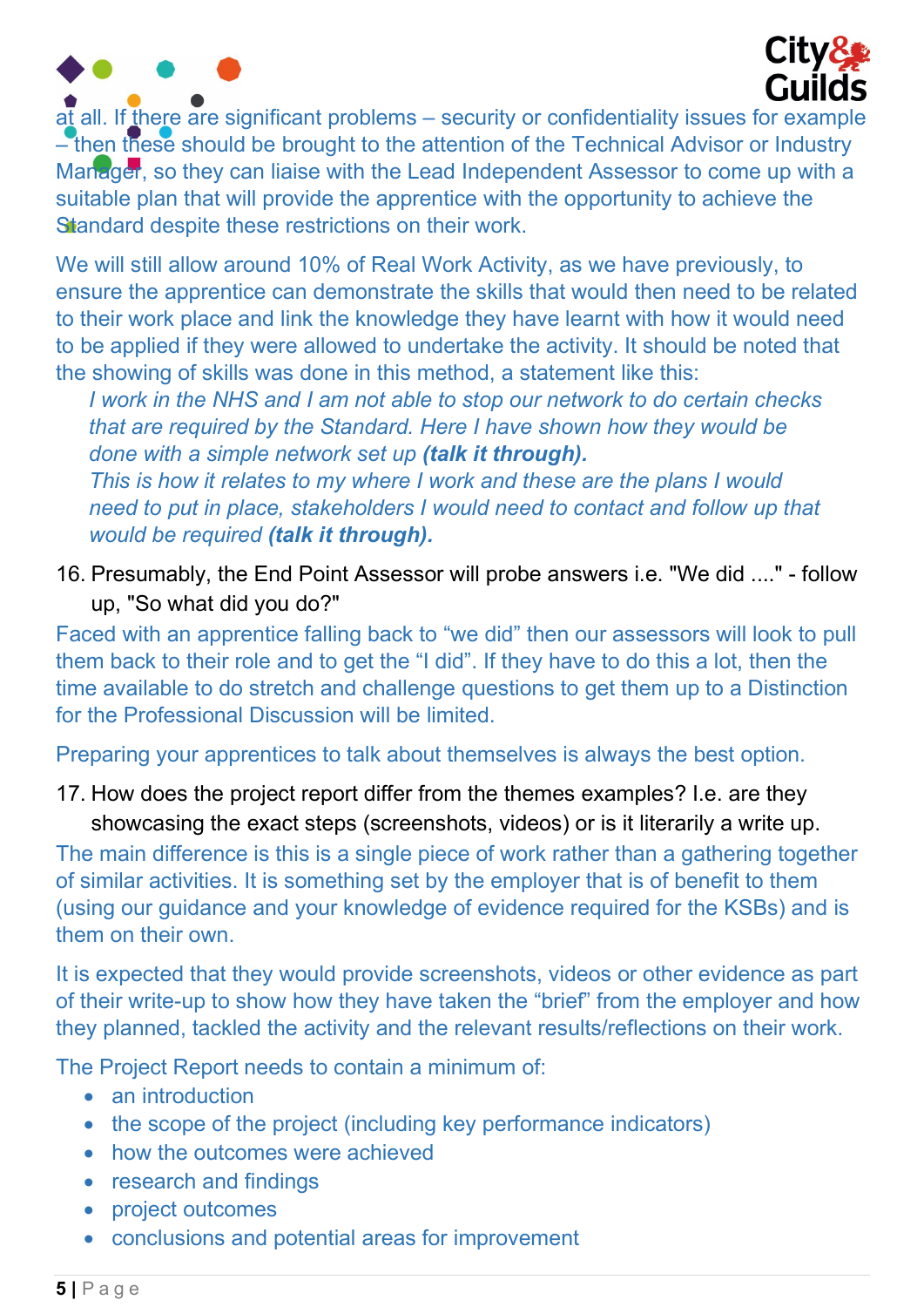



If you have used the STARR approach to doing the write-up of the Portfolio, then this will already have your apprentices in the mindset to produce a Project Report that **Hows** naturally.

18. So, if we do our themed projects correctly - we are essentially prepping them for the project report.

In terms of getting them into report writing, yes. But remember the Project is a single activity they must do post Gateway. As above, the STARR way of working – can use it for holding discussions with your apprentices that will then allow them to write what they have told you appropriately – will provide a good basis for the Project Report.

19. Are we to track KSB in the portfolio, or just SB, knowing that knowledge comes from training?

You do need to show mapping of the KSBs for the Portfolio to aid the questions that will be asked in the Professional Discussion. Again, any missed will result in the Independent Assessor having to probe for those items and reducing the amount of time for stretch and challenge questions to get your apprentice up to a Distinction grade.

20. In videos, am I right in thinking the apprentice must be in the shot? Rather than screen recording of an actual process

Yes, we are looking for apprentices to be in shot and undertaking the activity they need to be describing. This shows they have the skills and if they are talking through why they are doing things in a certain way, it can pick up knowledge elements as well.

The Assessment Plan does state quite clearly: the apprentice must be in view and identifiable at all times

21. Would it be a good idea to use the Infrastructure Technician employer reference template and amend accordingly to map to the new duties as a witness testimony Doc. Just so it is a structured doc highlighting the required duties?

The Duties as they are written may not apply to all apprentices. City & Guilds and other EPAOs will not be assessing against the Duties, but against the KSBs and the Pass/Distinction requirements for them.

Use of the Employer Reference could act as a good form for Witness Testimonies, as it could help your employers focus on talking about the skills used, how they have used their learning and the way they work within the organisation in an easy-tofollow way.

22. Is there a sample questions document that could be used for prep? We have given a couple for these in the Exemplars for Professional Discussion and Project Q & A. We will not be producing a sample as we did for the On-programme